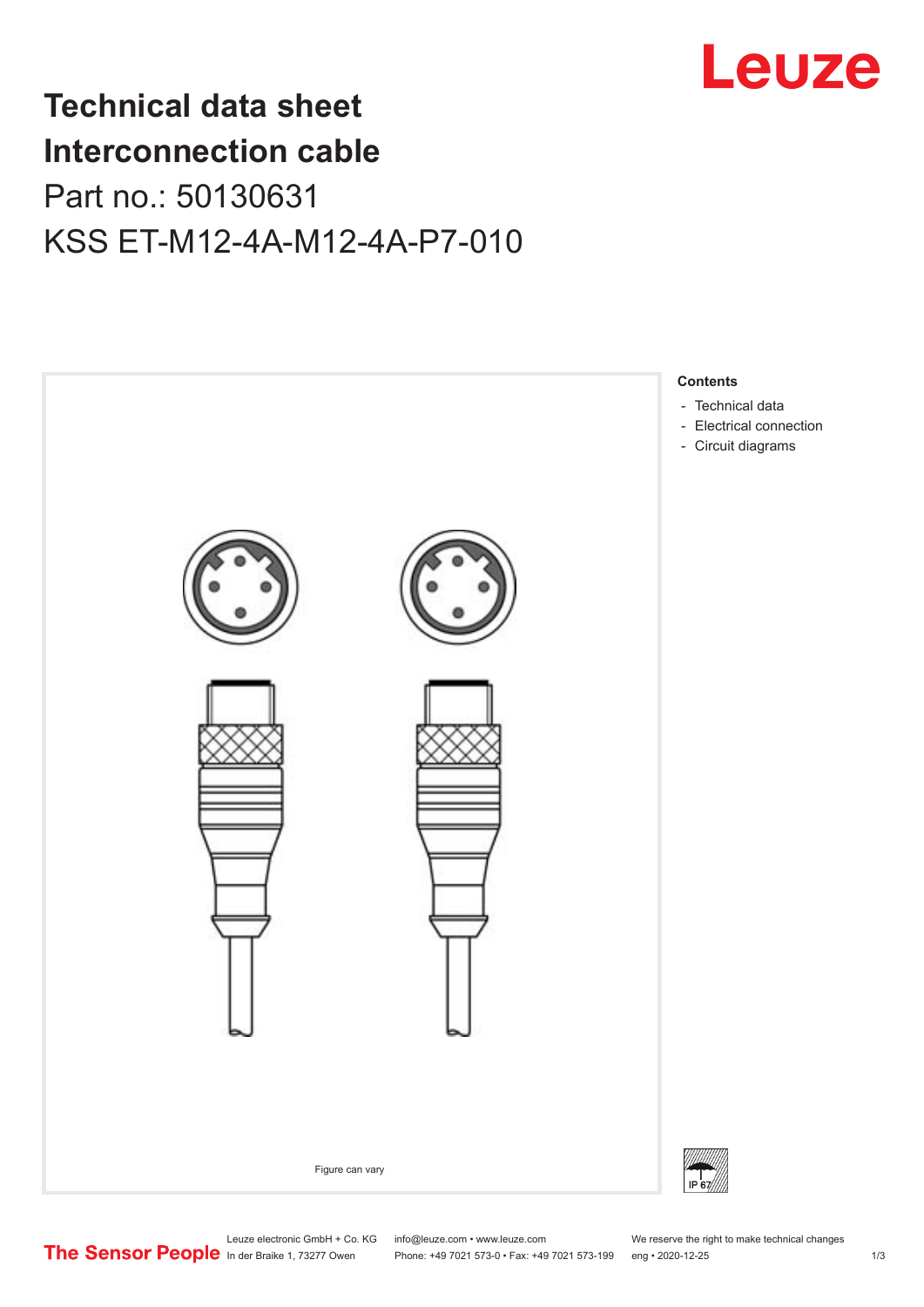### <span id="page-1-0"></span>**Technical data**

# Leuze

| Basic data                                             |                                                                                                                                                                                                                                | <b>Mechanical data</b>                      |
|--------------------------------------------------------|--------------------------------------------------------------------------------------------------------------------------------------------------------------------------------------------------------------------------------|---------------------------------------------|
| Suitable for interface                                 | Ethernet                                                                                                                                                                                                                       | Width across flats<br><b>Bending cycles</b> |
| <b>Electrical data</b>                                 |                                                                                                                                                                                                                                | Bending radius, fle                         |
|                                                        |                                                                                                                                                                                                                                | Bending radius, sta                         |
| Performance data                                       |                                                                                                                                                                                                                                |                                             |
| <b>Operating voltage</b>                               | 60 V DC                                                                                                                                                                                                                        | <b>Environmental d</b>                      |
| <b>Connection</b>                                      |                                                                                                                                                                                                                                | Ambient temperatu<br>flexible use           |
|                                                        |                                                                                                                                                                                                                                | <b>Ambient temperatu</b>                    |
| <b>Connection 1</b>                                    |                                                                                                                                                                                                                                | stationary use                              |
| <b>Type of connection</b>                              | Connector                                                                                                                                                                                                                      | <b>Certifications</b>                       |
| <b>Thread size</b>                                     | M12                                                                                                                                                                                                                            |                                             |
| <b>Type</b>                                            | Male                                                                                                                                                                                                                           | Degree of protectio                         |
| No. of pins                                            | 4 -pin                                                                                                                                                                                                                         | <b>Classification</b>                       |
| Encoding                                               | D-coded                                                                                                                                                                                                                        |                                             |
| Version                                                | Axial                                                                                                                                                                                                                          | <b>Customs tariff num</b>                   |
|                                                        |                                                                                                                                                                                                                                | eCl@ss 5.1.4                                |
| <b>Connection 2</b><br><b>Type of connection</b>       |                                                                                                                                                                                                                                | eCl@ss 8.0                                  |
|                                                        | Connector<br>M12                                                                                                                                                                                                               | eCl@ss 9.0                                  |
| <b>Thread size</b>                                     |                                                                                                                                                                                                                                | eCl@ss 10.0                                 |
| <b>Type</b>                                            | Male                                                                                                                                                                                                                           | eCl@ss 11.0                                 |
| No. of pins                                            | 4-pin                                                                                                                                                                                                                          | <b>ETIM 5.0</b>                             |
| Encoding                                               | D-coded                                                                                                                                                                                                                        | <b>ETIM 6.0</b>                             |
| <b>Version</b>                                         | Axial                                                                                                                                                                                                                          | <b>ETIM 7.0</b>                             |
|                                                        |                                                                                                                                                                                                                                |                                             |
| <b>Cable properties</b><br><b>Number of conductors</b> | 4 Piece(s)                                                                                                                                                                                                                     |                                             |
| Wire cross section                                     | $0.34$ mm <sup>2</sup>                                                                                                                                                                                                         |                                             |
| <b>AWG</b>                                             | 22                                                                                                                                                                                                                             |                                             |
| Sheathing color                                        | Green                                                                                                                                                                                                                          |                                             |
| <b>Shielded</b>                                        | Yes                                                                                                                                                                                                                            |                                             |
| Silicone-free                                          | Yes                                                                                                                                                                                                                            |                                             |
|                                                        | Interconnection cable                                                                                                                                                                                                          |                                             |
| Cable design<br>Cable diameter (external)              | 6.7 mm                                                                                                                                                                                                                         |                                             |
|                                                        | 1,000 mm                                                                                                                                                                                                                       |                                             |
| Cable length                                           | <b>PUR</b>                                                                                                                                                                                                                     |                                             |
| <b>Sheathing material</b><br><b>Wire insulation</b>    | PP                                                                                                                                                                                                                             |                                             |
| <b>Traverse rate</b>                                   |                                                                                                                                                                                                                                |                                             |
|                                                        | Max. 3.3 m/s with horiz. traverse path of<br>5m and and max, acceleration of 2m/s <sup>2</sup>                                                                                                                                 |                                             |
| <b>Suitability for drag chains</b>                     | Yes                                                                                                                                                                                                                            |                                             |
| Properties of the outer sheathing                      | Free of CFC, cadmium, silicone, halogen<br>and lead, matt, low-adhesion, abrasion-<br>resistant, easily machine-processable                                                                                                    |                                             |
| Resistance of the outer sheathing                      | Hydrolysis and microbe resistant, good<br>oil, gasoline and chemical resistance in<br>accordance with VDE 0472 part 803 test<br>B, flame retardant in accordance with UL<br>1581 VW1 / CSA FT1 / IEC 60332-1,<br>IEC 60332-2-2 |                                             |

| <b>Width across flats</b>                                                       | $13 \text{ mm}$                  |
|---------------------------------------------------------------------------------|----------------------------------|
| <b>Bending cycles</b>                                                           | 2,000,000 Piece(s)               |
| Bending radius, flexible laying, min.                                           | One-time min. 5 x cable diameter |
| <b>Bending radius, stationary laying, min.</b> One-time min. 5 x cable diameter |                                  |
| <b>Environmental data</b>                                                       |                                  |
| Ambient temperature, operation,<br>flexible use                                 | $-2060 °C$                       |
| Ambient temperature, operation,<br>stationary use                               | $-2060 °C$                       |
| <b>Certifications</b>                                                           |                                  |
| Degree of protection                                                            | IP 67                            |
| <b>Classification</b>                                                           |                                  |
| <b>Customs tariff number</b>                                                    | 85444290                         |
| eCl@ss 5.1.4                                                                    | 27279201                         |
| eCl@ss 8.0                                                                      | 27279218                         |
| eCl@ss 9.0                                                                      | 27060311                         |
| eCl@ss 10.0                                                                     | 27060311                         |
| eCl@ss 11.0                                                                     | 27060311                         |
| <b>ETIM 5.0</b>                                                                 | EC001855                         |
| <b>ETIM 6.0</b>                                                                 | EC001855                         |
| <b>ETIM 7.0</b>                                                                 | EC001855                         |

## **Electrical connection**

#### **Connection 1**

| Type of connection | Connector       |
|--------------------|-----------------|
| <b>Thread size</b> | M <sub>12</sub> |
| <b>Type</b>        | Male            |
| No. of pins        | 4-pin           |
| Encoding           | D-coded         |
| Version            | Axial           |
|                    |                 |

Leuze electronic GmbH + Co. KG info@leuze.com • www.leuze.com We reserve the right to make technical changes ln der Braike 1, 73277 Owen Phone: +49 7021 573-0 • Fax: +49 7021 573-199 eng • 2020-12-25 2/3